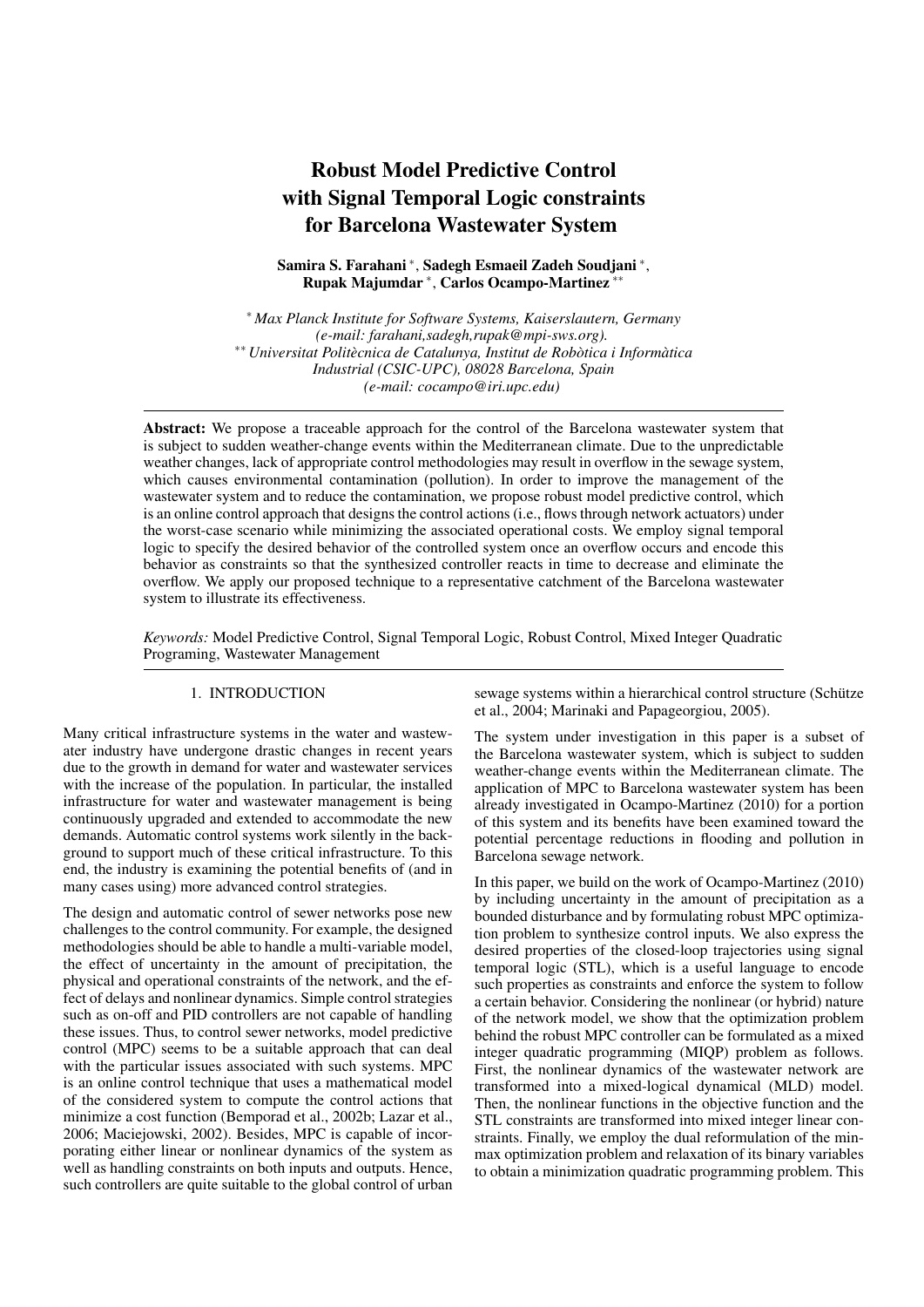results in still a non-convex optimization, which we solve iteratively by linear approximation of the quadratic objective function. The simulation results show that the reduction can nevertheless have better performance over other techniques.

Related Work. Signal temporal logic (STL) has been used for controller synthesis in a variety of domains for uncertain systems using receding horizon control techniques (Farahani et al., 2017, 2015; Raman et al., 2015). Transforming STL constraints into mixed integer linear constraints has been used in Raman et al. (2014). Recent works related to this wastewater system consider different models and cope with the design of alternative MPC approaches (Joseph-Duran et al., 2015). Our work is distinct from the previous works on wastewater systems in 1) considering uncertainty in the amount of precipitation both in the model and in the controller design; 2) employing STL to encode desired properties of the closed-loop trajectories; and 3) providing a method for computing an approximate solution of the formulated optimization problem.

## 2. BARCELONA TEST CATCHMENT MODEL

We consider a portion of the sewer network of Barcelona that is representative, in that it exhibits the main phenomena and the most common characteristics found in the entire network. This model, which is based on the one described in Ocampo-Martinez (2010), consists of three state variables corresponding to the volumes of the three tanks, three control inputs corresponding to the manipulated flows, and three measured disturbances corresponding to the measurements of rain precipitation<sup>1</sup>. A wastewater treatment plant is used to treat the sewage before it is released to the receiving environment. To model the physical system, we discretize the continuous dynamics of the system with sampling time ∆*t*. Accordingly, the discrete-time state space model of the system can be written as

$$
x(k+1) = Ax(k) + B_u u(k) + B_w W(k),
$$
 (1)

where *k* is the time step counter,  $x(\cdot), u(\cdot), W(\cdot) \in \mathbb{R}^3$  denote the states, control input, and the disturbance, respectively.  $A, B_{\mu}$ , and  $B_w$  are the corresponding system matrices with appropriate dimensions. Let  $u(k) = [q_{u1}(k), q_{u2}(k), q_{u3}(k)]^T$  and  $\overline{W}(k) =$  $[W_1(k), W_2(k), W_3(k)]^T$  such that  $\hat{W}_i(k) = \varphi_i S_i \hat{P}_i(k)$  specify the amount of rainfall entered to each tank  $i$ , with  $\varphi_i$  denoting the ground absorption coefficient of the *i*-th catchment, *S<sup>i</sup>* denoting the corresponding surface area, and *P<sup>i</sup>* denoting the rain intensity. There are two types of tanks in the model under consideration: one real tank and two virtual tanks. For the sake of clearer illustration, Figure 1 shows this portion of the Barcelona test catchment area with two redirection gates, and one retention gate.

A virtual tank is a storage element that represents the total volume of sewage inside the sewer mains associated with a determined sub-catchment of a given sewer network (Ocampo-Martinez, 2010). A real tank is a buffer that stores the wastewater and redirect it towards different pipes in the sewage network. Redirection gates are used to change the direction of the sewage and retention gates are used to retain the sewage flow at a certain point in the network. There are also two T-pipes, the role of which is either merging or splitting the sewage flow (Figure 2). The flow equations inside these pipes can be written





Fig. 1. 3-tank catchment model



Fig. 2. Flow direction in a T-pipe

as 
$$
q_i(k) = q_{ic}(k) + q_{if}(k)
$$
 with  
\n
$$
q_{ic}(k) = \begin{cases} q_i(k) - \bar{q}_i & q_i(k) \ge \bar{q}_i \\ 0 & q_i(k) < \bar{q}_i \end{cases}
$$
 for  $i = 1, 2,$  (2)

where  $\bar{q}_i$  denotes the maximum capacity of pipe *i*. On the other hand, the outflow from each redirection gate satisfies the mass conservation equation  $q_i = q_{ic,in} - q_{ui}$ , where  $q_{ic,in}$  is the inflow to the redirection gate  $C_i$ . Furthermore, the outflow of the virtual tank *i* is proportional to the tank volume, i.e.,  $q_{xi}(k) = \beta_i x_i(k)$  with  $\beta_i$  denoting the volume/flow conversion coefficient. Hence, the flow equations for the T-pipes in Figure 1 can be written as

$$
q_1(k) = q_{in}(k) - q_{u1}(k)
$$
, and  $q_2(k) = q_{x1}(k) - q_{u2}(k)$ .

Moreover, in the case of overflow in virtual tanks  $T_1$  and  $T_3$ , flows denoted by  $q_{x_{1c}}$  and  $q_{x_{3c}}$  in Figure 1 will enter different parts of the system. The corresponding in-out flow equations for tanks 1 and 3 can be defined as

$$
\bar{q}_{x_{1c}}(k) = \frac{1}{\Delta t} x_1(k) + W_2(k) + q_{u1}(k) - q_{x1},
$$
\n
$$
\bar{q}_{x_{3c}}(k) = \frac{1}{\Delta t} x_3(k) + W_3(k) + q_{1f}(k) + q_{2f}(k) + q_{u3}(k) + q_{x_{1c}} - q_{x3},
$$

where  $\bar{x}_i$  denoting the maximum capacity of tank *i*. Accordingly, the overflow  $q_{x_{ic}}$ ,  $i = 1,3$  is defined as

$$
q_{x_{ic}}(k) = \begin{cases} \bar{q}_{x_{ic}}(k) - \frac{1}{\Delta t} \bar{x}_i & \bar{q}_{x_{ic}}(k) \ge \bar{x}_i/\Delta t \\ 0 & \bar{q}_{x_{ic}}(k) < \bar{x}_i/\Delta t \end{cases} \tag{3}
$$

Finally, the amount of flow redirected to the water treatment plant, denoted by  $q_3$ , can be specified as follows. Let  $q_{3,in}(k)$  =  $q_{1c}(k) + q_{2c}(k) + q_{x3}(k) + q_{x3c}(k)$  denote the amount of flow entering the weir overflow device (cf. Figure 1). Then,  $q_3(k)$ can be defined as

$$
q_3(k) = \begin{cases} q_{3,\text{in}}(k) & q_{3,\text{in}}(k) \le \bar{q}_3 \\ \bar{q}_3 & q_{3,\text{in}}(k) > \bar{q}_3 \end{cases}.
$$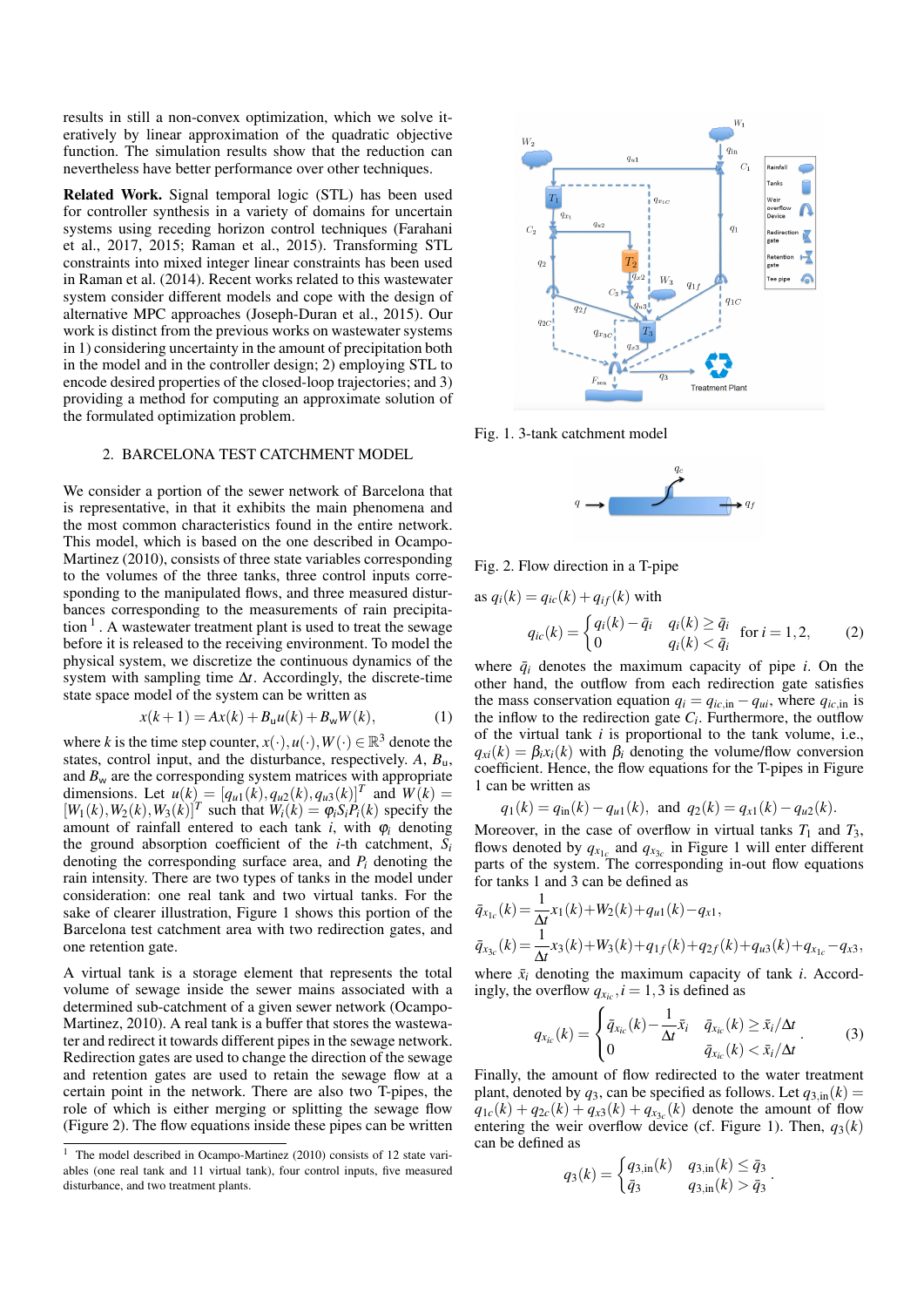Having the flow equations for different parts of the system, the state equations for tank *i* can be written as

 $x_i(k+1) = x_i(k) + \Delta t(W_i(k) + q_{ui} - q_{xi} - q_{x_{ic}}).$ 

For the system shown in Figure 1, the state equations can then be written as

$$
x_1(k+1) = x_1(k) + \Delta t(W_2(k) + q_{u1}(k) - q_{x1}(k) - q_{x_{1c}}),
$$
  
\n
$$
x_2(k+1) = x_2(k) + \Delta t(q_{u2}(k) - q_{u3}(k)),
$$
  
\n
$$
x_3(k+1) = x_3(k) + \Delta t(W_3(k) + q_{1f}(k) + q_{2f}(k) + q_{u3}(k) - q_{x3}(k) - q_{x3}(k) - q_{x3c}).
$$
\n(4)

Replacing (2) and (3) in (4) results in a hybrid model for the wastewater system. We explain the controller synthesis problem for this model in the next section.

### 3. ROBUST MODEL PREDICTIVE CONTROL

In the Barcelona test catchment, the goal is to control the inflow and outflow in (both virtual and real) tanks in order to avoid flooding and contaminating Mediterranean sea. The uncertainty in the wastewater system is in the amount of precipitation that we consider to be a bounded quantity. As such, we solve robust (worst-case) MPC optimization problem to control the flow in the network. The control objective is to minimize flooding in streets (overflow  $q_{1c}$  and  $q_{2c}$  in Figure 1) and pollution entering the sea as well as to minimize the control actions to save energy consumption. It is also required that the overflows in the controlled network are reduced to zero as soon as possible.

For this purpose, we employ robust MPC in the shrinking horizon fashion, since we are interested in the behavior of the system only in a given finite time-interval. This approach can be summarized as follows: at time step one, we obtain a sequence of control input with length *N* (prediction horizon) to optimize the objective function; we only apply the first component of the obtained control sequence to the system and update its state. At the next time step, the first component of the control sequence is fixed by the one of the previously calculated optimal control sequence, and we only optimize for a control sequence of length *N*−1. Hence, the size of control sequence decreases by 1 at each time step.

In the sequel, we first formulate the objectives as a cost function. Then, we write the desired temporal property in STL language and formulate the closed-loop worst-case optimization problem. In order to keep the discussion focused, we directly give the STL specification and refer the reader to Appendix A for a formal description of the syntax and semantics of STL.

The cost function for the sewage network is defined as

$$
J(\bar{u}(k), \bar{e}(k)) = ||\bar{u}(k)||_1 + \max(0, q_1 - \bar{q}_1) + \max(0, q_2 - \bar{q}_2) + \max(0, q_3 - \bar{q}_3),
$$
 (5)

which includes the control action, the overflows in  $q_1$  and  $q_2$ , and the pollution entering the sea. Note that minimizing the latter term in 5 results in maximizing the sewage treatment amount  $q_3$ . We also define the STL specification as

$$
\varphi := \Box_{[0,N]} \left[ \left( q_{1c} > 0 \to \Diamond_{[1,k']} q_{1c} \le 0 \right) \land \right. \\
\left. \left( q_{2c} > 0 \to \Diamond_{[1,k']} q_{2c} \le 0 \right) \right], \tag{6}
$$

which means always during the desired control time interval  $[0,N]$ , if there is an overflow in any of the pipes 1 or 2, i.e., if  $q_{1c} > 0 \vee q_{2c} > 0$ , then the overflow in that pipe should be zero within the next  $k'$  time steps.

Define  $\tilde{u}(0 : k : N) = [u_0^*, \dots, u_{k-1}^*, \bar{u}(k)]^T$  to be the vector of input variables such that  $u_0^*, \ldots, u_{k-1}^*$  are the obtained optimal control inputs up to time  $k-1$  and  $\bar{u}(k) = [u(k),...,u(N-1)]^T$ are the input variables to be optimized over at time step *k*; and let  $\tilde{x}(0:k:N) = [x_0^*, \ldots, x_k^*, \bar{x}(k+1)]^T$  denote the vector of states such that  $x_0^*, \ldots, x_k^*$  are the observed states up to time *k* and  $\bar{x}(k+$  $1) = [x(k+1), \ldots, x(N)]$  denote the vector of states such that each component satisfies (1). We also assume that there is an uncertainty in the amount of rain, i.e.,  $W_i(k) = W_{i,ref}(k) + e(k)$ , where  $W_{i,\text{ref}}(k)$  is the amount of rainfall entered Tank *i* at time *k* for  $i = 1, 2, 3$  (cf. Section 2). We gather the uncertainty for time steps  $k, k+1, ..., N-1$  in vector  $\bar{e}(k) = [e^T(k), ..., e^T(N-1)]^T$ such that each component belongs to  $\mathscr{E} = \{e : Se \leq q\}$ , which is a bounded polyhedral set.

Let  $\xi_N$  be a finite sequence representing trajectories of the system that depends both on the observed states  $x_0^*, \ldots, x_k^*$  and on the future state vector  $\bar{x}(k+1)$ . Using state equations (1),  $\xi_N$ becomes a function of  $\bar{u}(k)$  and  $\bar{e}(k)$ . Accordingly, at each time step *k*, we can define the robust MPC optimization problem as

$$
\min_{\bar{u}(k)} \max_{\bar{e}(k)\in\mathscr{E}} J(\bar{u}(k), \bar{e}(k)) \tag{7a}
$$

s.t. for all  $\tau$ ,  $k \leq \tau < N$ 

$$
x(\tau + 1) = Ax(\tau) + B_u u(\tau) + B_w W(\tau), \qquad (7b)
$$

$$
P\tilde{u}(0:k:N) + Q\tilde{e}(0:k:N) + q \le 0, \qquad (7c)
$$

$$
\xi_N(\bar{u}(k), \bar{e}'(k)) \models \varphi, \ \forall \, \bar{e}'(k) \in \mathscr{E} \tag{7d}
$$

where *P* and *Q* are inequality constraint matrices, *q* is a constant vector, and  $\varphi$  denotes the STL formula (6). The constraints (7c) are related to the maximum and minimum capacity of the tanks and the pipes, which appears in the inner optimization, while the STL constraint (7d) belongs to the outer optimization.

*Remark 1.* Optimization problem (7) includes the specification (6) as a hard constraint. Alternatively, one may use the quantitative semantics of the specification and include it to the objective function (5), which means the robustness function corresponding to the STL formula will be subtracted from (5). In this way, not only we have STL specifications as hard constraints which needs to be satisfied for all values of *e*, but also we maximize the robustness of satisfaction of the STL specifications.

Optimization problem (7) is nonlinear due to the hybrid nature of the wastewater system. We explain in the next section how to deal with this and provide a method to solve the formulated robust MPC optimization problem.

## 4. SOLVING THE ROBUST MPC PROBLEM

In order to solve the optimization problem (7) efficiently, we transform the hybrid system into a mixed-logical dynamical (MLD) system, which is a mixed integer linear system with continuous and binary variables. To this end, we apply the MLD formalism, which allows the transformation of logical statements involving continuous variables into mixed integer linear inequalities. We employ the following equivalences (Bemporad et al., 2002a) to transform the nonlinear dynamics of the system and nonlinear terms in the objective function into linear functions and linear constraints:

$$
[f(x(k)) \le 0] \leftrightarrow [\delta(k) = 1] \text{ iff } \begin{cases} f(x(k)) \le M(1 - \delta(k)) \\ f(x(k)) \ge \varepsilon + (m - \varepsilon)\delta(k) \end{cases}
$$

$$
z(k) = \delta(k)f(x(k)) \text{ iff } \begin{cases} z(k) \le M\delta(k) \\ z(k) \ge m\delta(k) \\ z(k) \le f(x(k)) - m(1 - \delta(k)) \\ z(k) \ge f(x(k)) - M(1 - \delta(k)) \\ \end{cases}
$$
(8)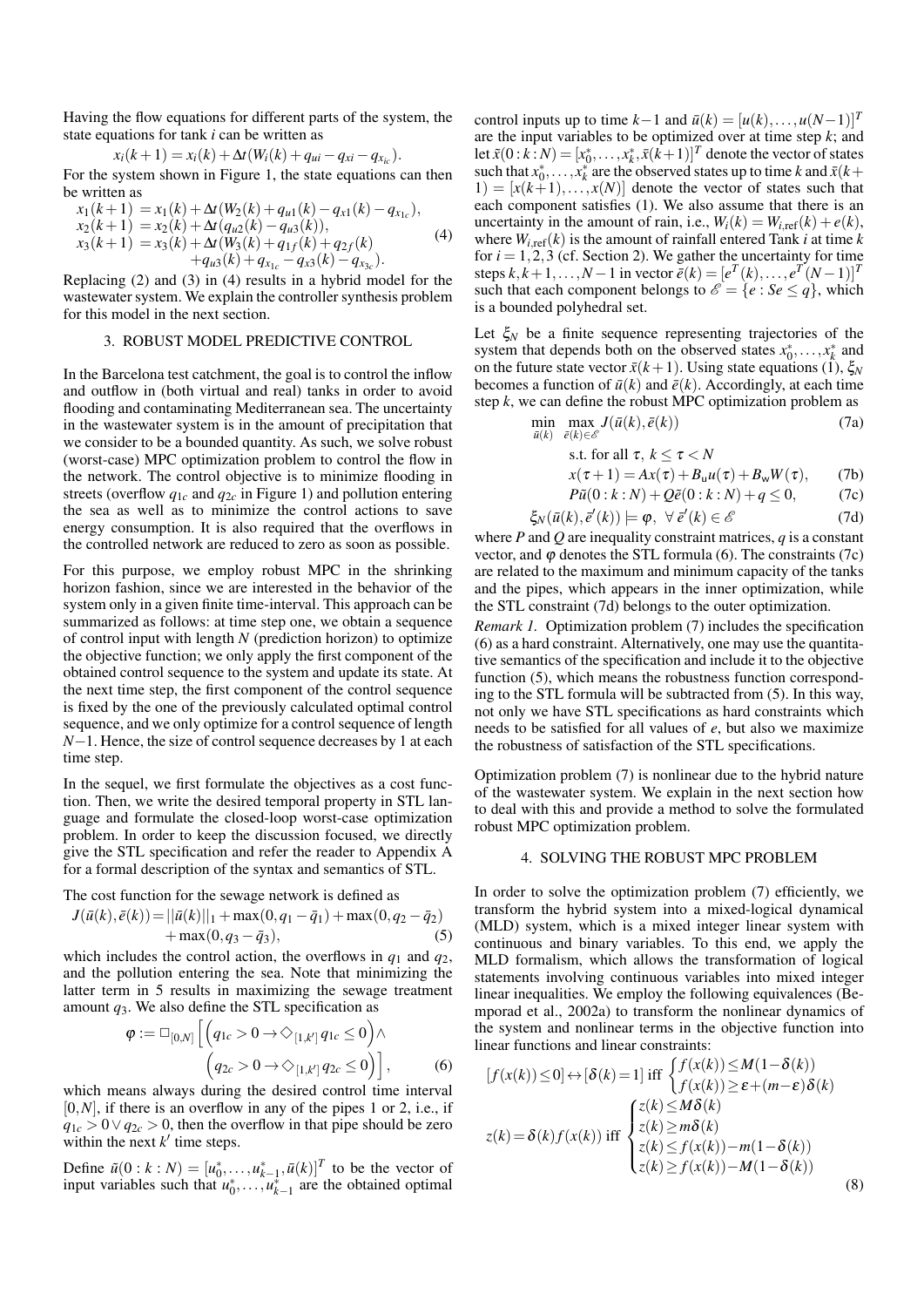where  $M, m \in \mathbb{R}$  are the upper and lower bounds on the linear function  $f(x(k))$  and  $\varepsilon$  is the machine precision.

Based on the equivalence relations (8), the MLD model of (2) and (3) can be obtained by defining the following auxiliary variables:

- $[\delta_i(k) = 1] \leftrightarrow [q_i(k) \ge \bar{q}_i], z_i(k) = \delta_i(k)q_i(k)$  for  $i = 1, 2$ ,
- $[\delta_j(k) = 1] \leftrightarrow [x_i(k) \ge \bar{x}_i], z_j(k) = \delta_j(k)\bar{q}_{x_{ic}}(k)$  for  $i = 1, 3$ and  $j = 3, 4$ ,
- $[\delta_5(\hat{k}) = 1] \leftrightarrow [q_{3, \text{in}}(\hat{k}) \le \bar{q}_3], z_5(\hat{k}) = \delta_5(\hat{k})q_{3, \text{in}}(\hat{k}).$

The inequality constraints corresponding to the above auxiliary variables and logical statements can be obtained according to (8).

In addition to these terms, we transform the STL constraints and nonlinear terms in the objective function into mixed integer linear constraints by introducing continuous and binary auxiliary variables (cf. (Raman et al., 2014)). Denote by  $z(k) =$  $[z_1, \ldots, z_r]^T$  and  $\delta(k) = [\delta_1, \ldots, \delta_s]^T$  the vectors that contain all continuous and binary auxiliary variables, respectively, for both the MLD model and the STL constraints. Using these two vectors, the state equations and constraints of the MLD model can be written as

$$
x(k+1) = Ax(k) + B_1u(k) + B_2\delta(k) + B_3z(k) + B_4W(k),
$$
  
\n
$$
E_1x(k) + E_2u(k) + E_3\delta(k) + E_4z(k) + E_5W(k) \le g,
$$

where  $A, B_i, i = 1, 2, 3, 4$  are the corresponding system matrices,  $E_i$ ,  $i = 1, \ldots, 5$  are matrices related to the MLD constraints, the physical constraints of the system (in this case flow constraints on the input variables), and the constraints obtained from the STL transformation, and *g* is a constant vector.

Let  $\tilde{z}(0 : k : N) = [z_0^*, \ldots, z_{k-1}^*, \bar{z}(k)]$  such that  $z_0^*, \ldots, z_{k-1}^*$  are the auxiliary variables up to time *k*−1 uniquely specified based on  $x^*_\tau, u^*_\tau, \tau < k$ , and  $\bar{z}(k) = [z(k), \dots, z(N-1)]$  are the auxiliary variables to be optimized over at time step  $k(\tilde{\delta}(0:k:N))$  and  $\tilde{\delta}$ are defined similarly). Using these auxiliary variables, the cost function (5) can be rewritten as  $J(\bar{u}(k), \bar{z}(k), \bar{\delta}(k)) = C_1^T \bar{u}(k) +$  $C_2^T \bar{z}(k) + C_3^T \bar{\delta}(k)$  where  $C_i$ ,  $i = 1, 2, 3$  are the weighting matrices. Recall that some of the components of  $\tilde{z}(k)$  refer to the over flow in the system. Note also that here we have chosen the onenorm in the objective function, however, it is possible to choose quadratic or infinity-norm as well.

Hence, the worst-case MPC optimization problem for the MLD system can be defined as

$$
\min_{\bar{u}(k),\bar{z}(k),\bar{\delta}(k)\bar{e}(k)\in\mathscr{E}} J(\bar{u}(k),\bar{z}(k),\bar{\delta}(k))
$$
\n(9a)

s.t. 
$$
x(k+j+1) = Ax(k+j) + B_1u(k+j) + B_2\delta(k+j)
$$
  
+  $B_3z(k+j) + B_4W(k+j)$   $j = 0,..., N-1$ , (9b)  
 $\tilde{E}_1x(0) + \tilde{E}_2\tilde{u}(0:k;N) + \tilde{E}_3\tilde{\delta}(0:k;N) + \tilde{E}_4\tilde{z}(0:k;N)$ 

$$
+\tilde{E}_5\tilde{W}(0:k:N)\leq \tilde{g},\qquad(9c)
$$

where  $\tilde{E}_i$ ,  $i = 1, \ldots, 5$  and  $\tilde{g}$  are appropriately defined constraint matrices and vector, respectively. Note that the STL constraints, which are now part of the constraints in (9c), should hold for all values of  $\bar{e}(k) \in \mathscr{E}$  (cf. (7d)). In the following theorem, we prove that, by using the shrinking horizon technique and keeping track of the control input and observed states, the closed-loop system satisfies the STL specification.

*Theorem 1.* For the STL formula  $\varphi$  and  $\varepsilon$ , if the optimization problem (9) is feasible at each time step *k*, the optimal control sequence  $\tau^*(0:N) = [u^*(0), \ldots, u^*(N-1), z^*(0), \ldots, z^*(N-1)]$ 

1),  $\delta^*(0), \ldots, \delta^*(N-1)$ ] computed on a machine with precision  $\epsilon$  ensures that the closed-loop system satisfies  $\varphi$ .

Proof. We have chosen the prediction horizon *N* such that  $N \geq \text{len}(\varphi)$ , where  $\text{len}(\varphi)$  is defined as the maximum over the sums of all nested upper bounds on the temporal operators (cf. Appendix A for details). Since we apply a shrinking horizon approach, at each time step *k*, we fix the previously obtained optimal input variables. As such, at time step  $N-1$ , which is the last time step in the closed-loop optimization procedure, the vector of decision variables has the following form  $\tau(0:N) = [u^*(0),..., u^*(N-2), u(N-1), z^*(0),..., z^*(N-1)]$ 2),*z*(*N* − 1), $\delta$ \*(0),..., $\delta$ \*(*N* − 2), $\delta$ (*N* − 1)], in which the only unknown variables are  $u(N-1)$ ,  $z(N-1)$  and  $\delta(N-1)$ . Hence, if at this step an optimal input sequence  $[u^*(N-1), z^*(N-1)]$ 1),  $\delta^{*}(N-1)$  is obtained, we are assured that the STL specification is satisfied.

In order to solve the worst-case MPC problem (9), we propose a transformation of the min-max optimization into a minimization that utilizes the (weak) dual reformulation of the inner optimization problem (the maximization w.r.t.  $\bar{e}(k)$ ). This results in an optimization problem that gives an upper bound on the original problem. As such, the overall optimization problem can be recast as an MIQP problem.

*Remark 2.* Encoding the STL specification (6) as hard constraint induces linear constraints in the optimization (9) that should hold for all  $\bar{e}(k) \in \mathscr{E}$  (cf. (7d)), and implicitly for all  $\bar{\delta}_i(k)$ , and  $\bar{z}_i(k)$  for  $i = 1, \ldots, 5$ , since these variables are uniquely defined as a function of  $\bar{e}(k)$  and  $\bar{u}(k)$ . A conventional way of dealing with constraints having universal quantifiers is the use of Farkas' lemma (Boyd and Vandenberghe, 2004) to replace them by equivalent constraints having existential quantifiers. However, expressing STL specifications as hard constraints prevents us to have such a transformation since Farkas' lemma does not apply to binary variables. Referring to Remark 1, we only use the robustness of the STL specification in the objective function. Therefore, the optimization problem also maximizes robustness of the specification, which results in satisfaction of the formula if the optimal value of robustness is positive. Note that this has an advantage over hard constraint encoding of the specification, since the optimization does not terminate if the specification is not satisfiable by the closedloop system but it tries to find control inputs that violates the specification the least.

Considering Remark 2, we assume in the following that the robustness function of the STL specification  $\varphi$  is included in the objective function without  $\varphi$  being encoded as hard constraints in (9). As such, we first write the inner optimization problem in the following form:

$$
\max_{\bar{e}(k)} C_1^T \bar{u}(k) + C_2^T \bar{z}(k) + C_3^T \bar{\delta}(k) + \mu^T (q - S\bar{e}(k)) + + \lambda^T (\tilde{g} - \tilde{E}_1 x(0) - \tilde{E}_2 \tilde{u}(0 : k : N) - \tilde{E}_3 \tilde{\delta}(0 : k : N) - \tilde{E}_4 \tilde{z}(0 : k : N) - \tilde{E}_5 \tilde{W}(0 : k : N)),
$$
(10)

where  $\mu$  and  $\lambda$  are the Lagrange multipliers. Note that for any choice of  $\mu$ ,  $\lambda > 0$ , the solution of (10) is always greater than or equal to the solution of the inner optimization problem in (9). Therefore, we over-approximate the inner optimization in (9) by its (weak) dual problem as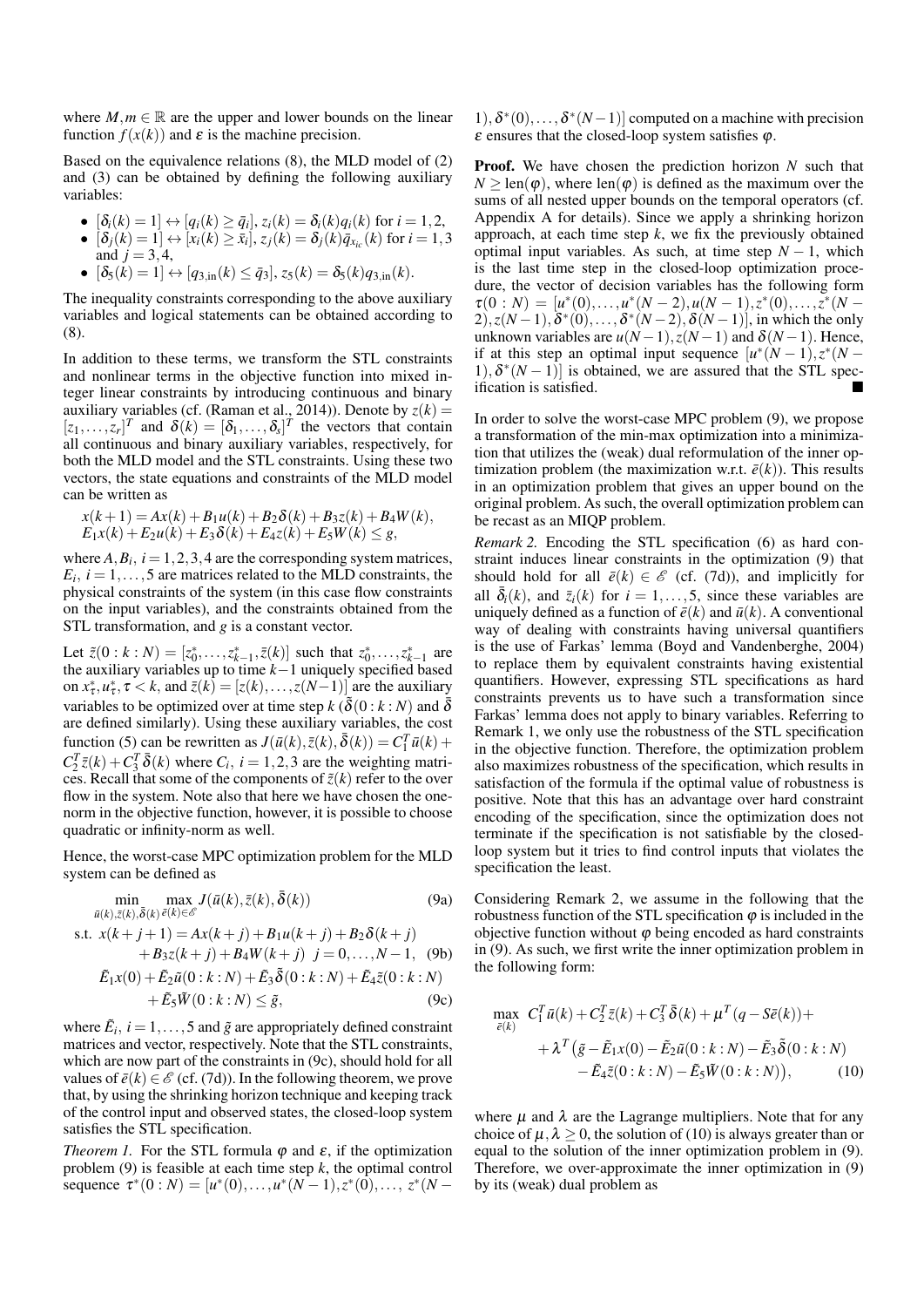$$
\min_{\mu,\lambda} \quad (C_1^T - \lambda^T \tilde{E}_2) \bar{u}(k) + (C_2^T - \lambda^T \tilde{E}_4) \bar{z}(k) \n+ (C_3^T - \lambda^T \tilde{E}_3) \bar{\delta}(k) + \mu^T q + \lambda^T G
$$
\n(11)

s.t. *S*  ${}^{T}\mu + \tilde{E}_{5}^{T}\lambda = 0, \quad \mu, \lambda \geq 0,$ 

where *G* contains all the constant terms that appear in the multiplier of  $\lambda$  in (10). Using the dual of the inner optimization problem, the optimization problem (9) can be then replaced by

$$
\min_{\bar{u}(k),\bar{z}(k),\bar{\delta}(k),\mu,\lambda} \quad (C_1^T - \lambda^T \tilde{E}_2) \,\bar{u}(k) + (C_2^T - \lambda^T \tilde{E}_4) \,\bar{z}(k) \n+ (C_3^T - \lambda^T \tilde{E}_3) \,\bar{\delta}(k) + \mu^T q + \lambda^T G \tag{12}
$$

s.t. *S*  ${}^{T}\mu + \tilde{E}_{5}^{T}\lambda = 0, \quad \mu, \lambda \geq 0,$ 

which is a (non-convex) MIQP optimization problem due to the terms  $\lambda^T (\tilde{E}_2 \bar{u}(k) + \tilde{E}_4 \bar{z}(k) + \tilde{E}_3 \bar{\delta}(k))$  in the objective function.

Note that other approaches are used in the literature to solve robust MPC optimization problems, which are based on either multi-parametric MILP problem or Monte Carlo sampling (Raman et al., 2015; Farahani et al., 2015). The former approach does not scale properly for large number of variables. The latter approach may not terminate properly or is computationally quite time-consuming since a large number of samples is needed in order to obtain a representative set of the disturbance. In the next section, we compare our results of the proposed dual approach with the one using the Monte Carlo approach to show the effectiveness of the dual method.

## 5. SIMULATION RESULTS

We apply our proposed synthesis technique to the 3-tank sewage network presented in Figure 1. Considering the statespace equation (4) and the MLD representation of the system discussed in Section 4, the state-space model can be written as  $x(k+1)=Ax(k)+B_1u(k)+B_2\delta(k)+B_3z(k)+B_4(W_{ref}(k)+e(k)),$ with the following matrices:

$$
A = \begin{bmatrix} 1 - \Delta t \beta & 0 & 0 \\ 0 & 1 & 0 \\ \Delta t \beta_1 & 0 & 1 - \Delta t \beta_3 \end{bmatrix}, B_1 = \begin{bmatrix} \Delta t & 0 & 0 \\ 0 & \Delta t & 0 \\ -\Delta t & -\Delta t & \Delta t \end{bmatrix},
$$
  
\n
$$
B_2 = \begin{bmatrix} 0 & 0 & \bar{x}_1 & 0 & 0 \\ 0 & 0 & 0 & 0 & 0 \\ \Delta t \bar{q}_1 & \Delta t \bar{q}_2 & -\bar{x}_1 & \bar{x}_3 & 0 \end{bmatrix}, B_3 = \begin{bmatrix} 0 & 0 & -\Delta t & 0 & 0 \\ 0 & 0 & 0 & 0 & 0 \\ -\Delta t & -\Delta t & \Delta t & -\Delta t & 0 \end{bmatrix},
$$
  
\n
$$
B_4 = \begin{bmatrix} 0 & \Delta t & 0 \\ 0 & 0 & 0 \\ \Delta t & 0 & \Delta t \end{bmatrix},
$$

where  $\Delta t = 300$  s is the sampling time,  $\bar{q}_1 = 9.14$ ,  $\bar{q}_2 = 3.4$  and  $\bar{q}_3 = 9.0$  are the maximum flow capacity of pipe  $q_i$ ,  $i = 1, 2, 3$ (all in m<sup>3</sup>/s), and  $\beta_1 = 5.8 \times 10^{-4}$ ,  $\beta_3 = 1 \times 10^{-3}$ .

The amount of rain entering the systems is defined as  $W_{ref}(k) =$  $[P_1(k), \alpha_2 P_2(k), \alpha_3 P_3(k)]^T$  where  $\alpha_2 = 0.5951, \alpha_3 = 0.1530$ , and the rain intensities  $P_i(k)$ ,  $i = 1, 2, 3$  are obtained based on the available data from the rain gauges in the real system. These parameter values are taken from Ocampo-Martinez (2010), Table 3.1. Moreover, we assume the following bounds on states and inputs:

$$
x_1(k) \in [0, \infty), x_2(k) \in [0, 35000], x_3(k) \in [0, \infty),
$$
  
 $u_1(k) \in [0, 11], u_2(k) \in [0, 25], u_3(k) \in [0, 7],$ 

where the states are in  $\lceil m^3 \rceil$  and the flows are in  $\lceil m^3 / s \rceil$ . Considering the MLD model, we select the objective function of the optimization problem (9) at each time step *k* as



Fig. 3. States of tanks 1, 2, and 3 and input flow to each tank. The dashed red lines corresponds to the minimum and maximum trajectories of the Monte Carlo approach over the 100 simulations, the starred blue line corresponds to the dual approach, and the solid green line corresponds to the state and input upper bounds.

$$
J(k) = 0.4 \sum_{i=1}^{3} u_i(k) + 0.6 \sum_{i=1}^{2} z_i(k) - \delta_i(k)\bar{q}_i(k) -0.6(z_5 + (1 - \delta_5)\bar{q}_3(k)) - 2\rho(x, k),
$$

where  $\rho(x, k)$  refers to the robustness function associated with the STL specification (6). The prediction horizon is  $N = 20$ and  $k' = 5$ , which means once the overflow occurs, the system should eliminate it within the next 5 time steps. The uncertainty in the amount of rain is assumed to be a random variable in the interval [0,1].

Note that after applying the technique proposed in Section 4 to the system, the resulting MIQP optimization problem (12) is non-convex and hence, cannot be solved using the available MIQP solvers. Hence, we iteratively approximate the nonconvex MIQP optimization problem by an MILP problem at each iteration to obtain the optimal solution. For the sake of comparison, we also solve the worst-case MPC optimization problem (9) using the Monte Carlo approach reported in Farahani et al. (2015). The optimization problems are solved using the MILP solver from Gurobi in Matlab R2014b on a 2.6 GHz Intel Core i5 processor. The simulation results are presented in figures 3 and 4.

Figure 3 illustrates the state and inflow for each tank using the dual approach presented in Section 4 and the Monte Carlo approach. The closed loop simulation time using the dual approach takes 428.9 s. We fixed the same simulation time for the Monte Carlo approach to have a fair comparison, which required 450 number of samples from the uncertainty vector *e*. We repeated the Monte Carlo simulation 100 times, each time with 450 samples of vector *e*. The minimum and maximum of the resulting 100 trajectories are presented in Figure 3, and it indicates that the difference between the minimum and maximum trajectories is quite significant. Making this difference smaller needs increasing the number of samples, which results in a considerable increase in the computation time. As shown in Figure 3, both states and inputs satisfy the constraints and the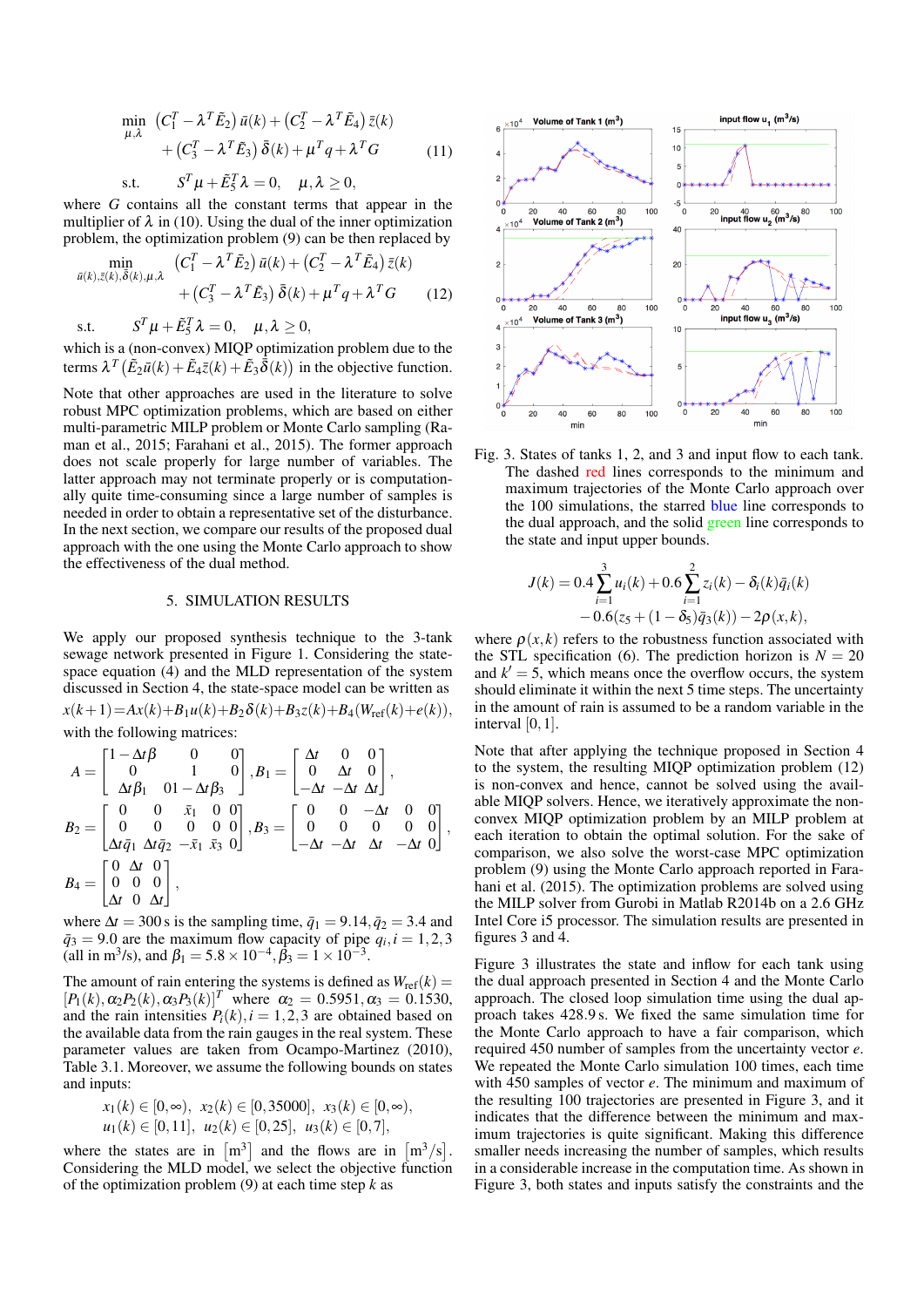flows are guided such that volumes of Tank 1 and 3 eventually decrease while the one of Tank 2 increases. This is expected as Tanks 1 and 3 are virtual and it is preferred to keep them as empty as possible while Tank 2 is real and should work as a buffer in the wastewater system to handle the flow routing downstream while avoiding both overflow and pollution (which in turn implies the maximization of the treatment plant inflow). Note that the input flow trajectories obtained from the dual approach is not as smooth as the ones obtained from the Monte Carlo approach. This effect could be the result of approximating the quadratic object function and can be overcome either by adding an extra term in the cost function where the slew rate was penalized or by adding hard constraints for doing so.



Fig. 4. Overflows and the flow sent to the treatment plant. The dashed red lines corresponds to the minimum and maximum trajectories of the Monte Carlo approach over the 100 simulations, the starred blue line corresponds to the dual approach, and the dash-dotted magenta line corresponds optimization problem without having STL specifications.

Figure 4 presents the overflows, i.e.,  $q_{1c}$  and  $q_{2c}$ , and the inflow to the treatment plant, i.e., *q*3. Here also, we present the trajectories obtained using the dual approach, the minimum and maximum trajectories obtained using the Monte Carlo approach, and the trajectories obtained without considering the STL specifications in the optimization problem. The advantage of having an STL specification can be seen in this figure. For the given rain profile, the overflow that occurs in  $q_{2c}$  at time step 11 (55 min), only goes to zero in the last time step if there is no STL specification to force the system to eliminate the overflow, while in the other two approaches with an STL specification, the overflow vanishes within the next 5 time steps once it occurs for both  $q_{1c}$  and  $q_{2c}$ . Moreover, the water treatment is maximized at all time steps, which also matches our objective.

The obtained results show that the proposed model and the solution approach is quite effective in designing the control strategy for this portion of Barcelona wastewater network.

#### 6. CONCLUSION

The focus of this paper was on modeling and control of a representative fragment of Barcelona wastewater network. To this end, we have modeled the sample network as a hybrid system including the possible overflows that may occur in the considered catchment. We have employed model predictive control (MPC) to optimally direct the flow into the network with the aim of minimizing the overflow in the main pipes and maximizing the amount of water treatment. We have used signal temporal logic (STL) to specify the desired temporal behavior of the system once overflows occur. Additionally, we have included the uncertainty in the amount of precipitation to the hybrid model and we assumed that this uncertainty is bounded. Accordingly, we have solved the worst-case MPC problem in the resulting optimization problem. In order to solve the obtained nonlinear optimization problem more efficiently, we used the mixed-logical dynamical (MLD) formulation of the system as constrained linear representation of the hybrid model of the network. Moreover, to solve the worst-case MPC optimization problem, we applied dual optimization approach together with Farkas' lemma to transform the min-max optimization problem into a minimization problem. The resulting optimization problem could be then recast as a non-convex quadratic programming problem. We have shown in the simulations that the synthesized closed-loop system exhibits the desired behavior.

#### ACKNOWLEDGEMENTS

The work of C. Ocampo-Martinez is partially supported by the project ECOCIS (Ref. DPI2013-48243-C2-1-R) from the Spanish MINECO/FEDER.

#### REFERENCES

- Bemporad, A., Borrelli, F., and Morari, M. (2002a). Model predictive control based on linear programming — The explicit solution. *IEEE Transactions on Automatic Control*, 47(12), 1974–1985.
- Bemporad, A., Heemels, W.P.M.H., and De Schutter, B. (2002b). On hybrid systems and closed-loop MPC systems. *IEEE Transactions on Automatic Control*, 47(5), 863–869.
- Boyd, S. and Vandenberghe, L. (2004). *Convex Optimization*. Cambridge University Press, Cambridge, UK.
- Farahani, S.S., Majumdar, R., Prabhu, V., and Esmaeil Zadeh Soudjani, S. (2017). Shrinking horizon model predictive control with chance-constrained signal temporal logic specifications. In *To appear in the proceedings of American Control Conference (ACC 2017)*.
- Farahani, S.S., Raman, V., and Murray, R.M. (2015). Robust model predictive control for signal temporal logic synthesis. In *Proceedings of the IFAC Conference on Analysis and Design of Hybrid Systems*. Atlanta, Georgia.
- Jin, X., Donze, A., Deshmukh, J.V., and Seshia, S.A. (2013). ´ Mining requirements from closed-loop control models. In *Hybrid Systems: Computation and Control, HSCC 2013, April 8-11, 2013, Philadelphia, PA, USA*, 43–52.
- Joseph-Duran, B., Ocampo-Martinez, C., and Cembrano, G. (2015). Output-feedback control of combined sewer networks through receding horizon control with moving horizon estimation. *Water Resources Research*, 51(10), 81298145.
- Lazar, M., Heemels, M., Weiland, S., and Bemporad, A. (2006). Stability of hybrid model predictive control. *IEEE Transactions on Automatic Control*, 15(11), 1813–1818.
- Maciejowski, J.M. (2002). *Predictive Control with Constraints*. Prentice Hall, Harlow, England.